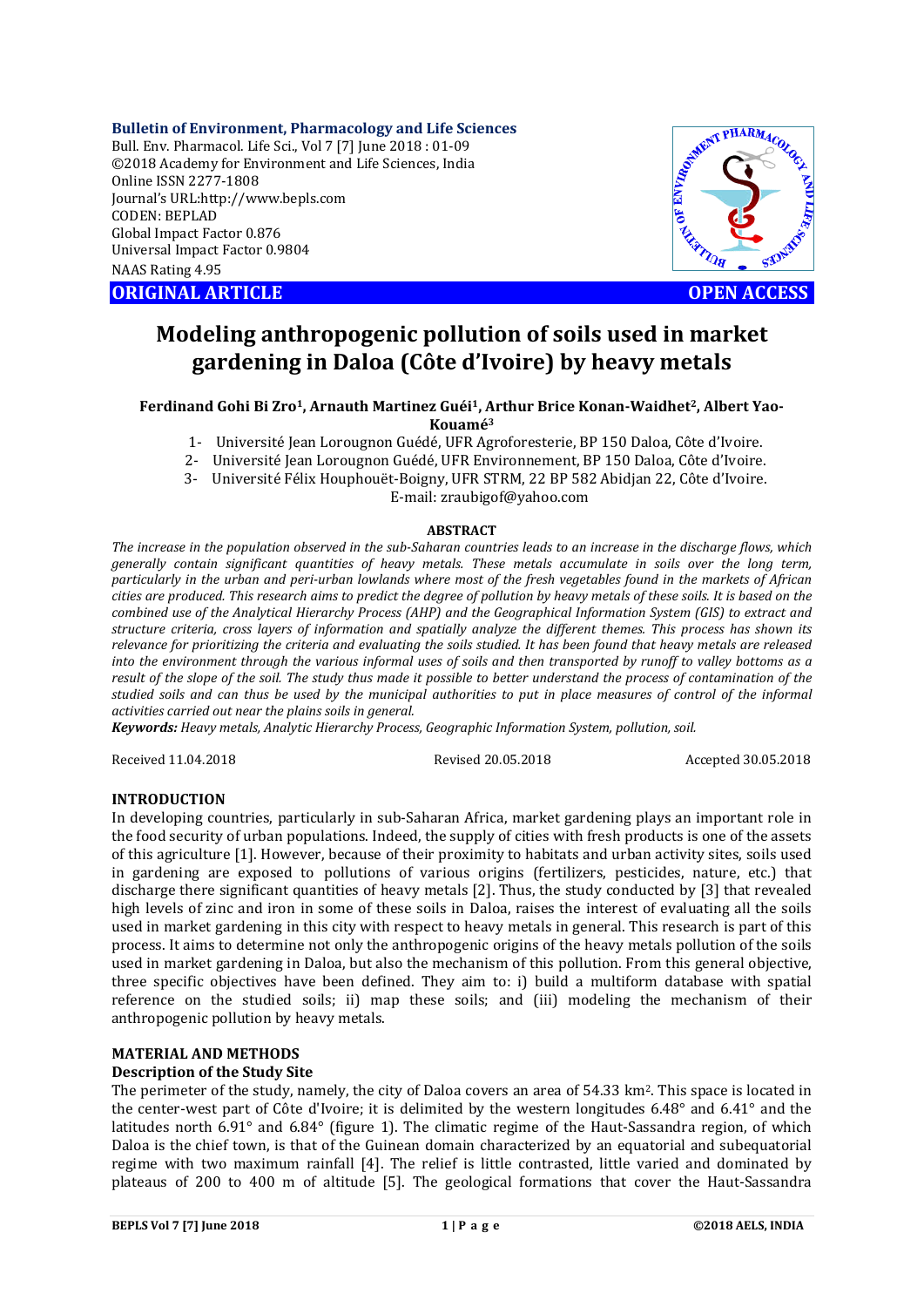administrative region date from the Middle Precambrian. These formations are dominated by granites. The soils of the zone are generally ferralitic moderately leached on firm, sandy, hydromorphic soils on river terraces [6]. These sandy soils sometimes have large areas and are more or less usable according to their texture, their chemical richness and their possibility of irrigation or drainage [6]. In Daloa, they are found in all areas of the city, where they are regularly used in market gardening [3].



FIGURE 1: LOCATION MAP OF THE STUDY AREA AND SITES

#### **Prediction of the degree of soil pollution Choice of criteria**

The criteria selected for this study are: the altitude and the slope of the land, as well as the density and diversity of informal land uses around market garden sites. The choice of these criteria is based on the assumption that the informal activities that abound in the vicinity of market gardening sites, beyond the control of the municipal authorities, are potential sources of heavy metals discharges into the soil. In addition, because of their location in the valley bottoms, soils used in market gardening are natural receptacles for waste of any kind that are driven by vertical transfers or flows due to the slope of the land. **Extraction, structuring and classification of criteria**

Using the ArcMap function of the ArcGIS 9.3 software, the elevations of the study area were extracted by digitizing the curves of the topographic map, which is at a scale of 1/25000 [7]. During this process, each curve has been assigned an attribute value that corresponds to its elevation. A vector file of altitudes was thus obtained. From this file, the digital elevation model (DEM) of the study area was realized after discretization of the curves in points-sides, and interpolation of these points by the method of the "nearest neighbor". The slope layer of the terrain was then extracted from the DEM.

With regard to informal land use, the aim was to identify them during several field visits and to position them on the map of the study area. From the cloud of points thus formed, the diversity layer of the informal uses was carried out by interpolation of the numbers of the types of uses recorded on the various sites visited. Then, the density layer of these uses was obtained by automatically calculating, using the ''Kernel Density'' tool of the ArcGIS software, the density of the points of use in their neighborhood [8, 9].

The evaluation criteria being extracted and structured, it was finally decided to classify them in order to specify the capacity of each class to predispose the soil to pollution by heavy metals. This classification was established on a continuous scale of competencies ranging from 0 (the least adapted) to 3 (the most adapted) (Table 1).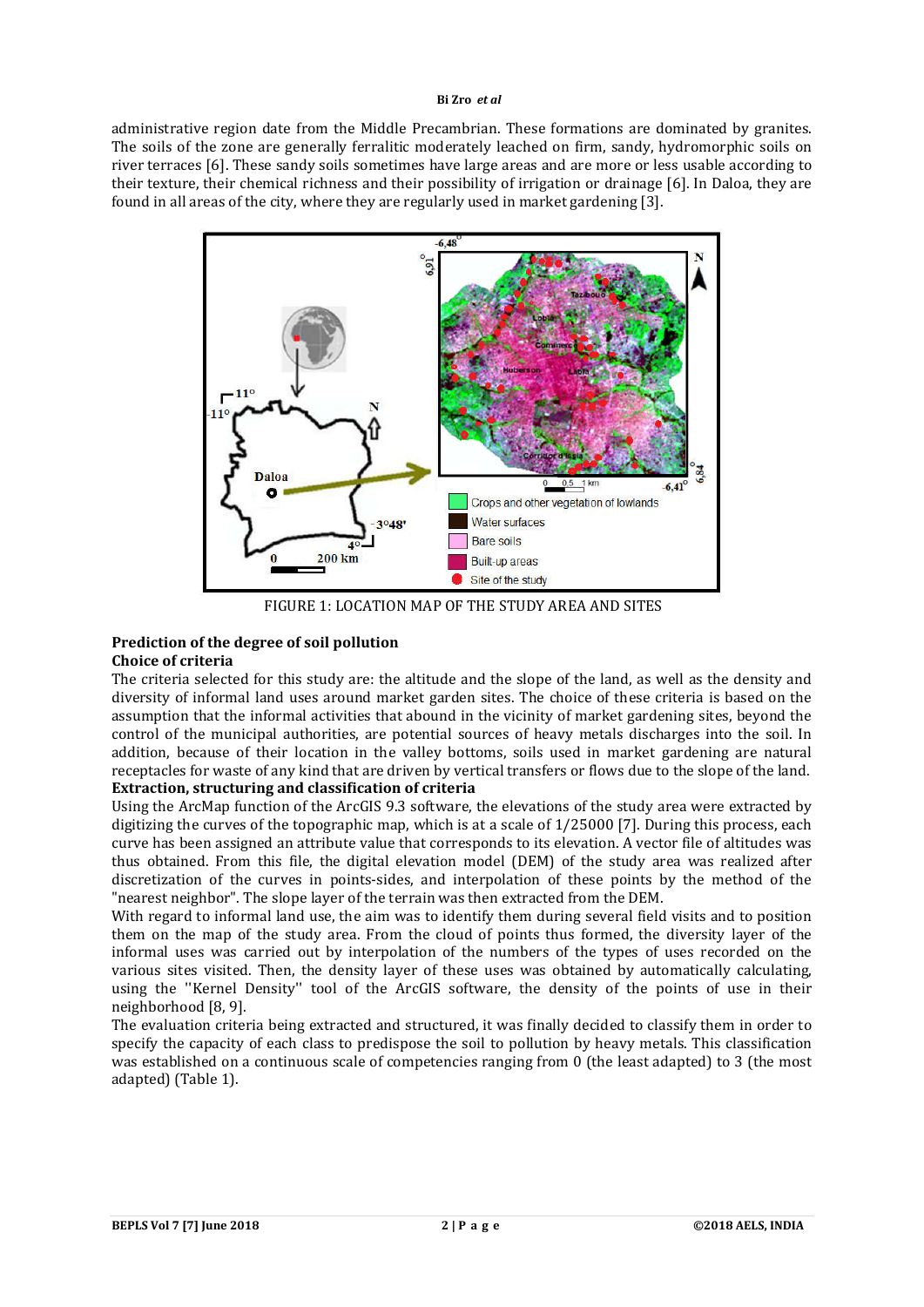| Criteria                 | <b>Values</b> | Degree of<br>aptitude | <b>Interpretations</b>                                                                                                        |  |  |  |  |
|--------------------------|---------------|-----------------------|-------------------------------------------------------------------------------------------------------------------------------|--|--|--|--|
| Diversity of<br>informal | $= 4$         | 4                     | High diversity, source of important releases of heavy<br>metals                                                               |  |  |  |  |
|                          | $=$ 3         | 3                     | Moderately high diversity, source of moderate releases of<br>heavy metals                                                     |  |  |  |  |
| uses                     | $= 2$         | 2                     | Low diversity, source of low releases of heavy metals                                                                         |  |  |  |  |
|                          | $= 1$         | 1                     | No diversity, no releases of heavy metals                                                                                     |  |  |  |  |
| Density of               | $\geq 4$      | 3                     | High density, source of important releases of heavy<br>metals                                                                 |  |  |  |  |
| informal<br>uses (per    | [4; 2]        | 2                     | Moderate density, source of moderate releases of heavy<br>metals                                                              |  |  |  |  |
| $500 \,\mathrm{m}^2$ )   | [2:1]         | 1                     | Low density, source of low releases of heavy metals                                                                           |  |  |  |  |
|                          | [1;0]         | 0                     | No informal uses, no release of heavy metals                                                                                  |  |  |  |  |
| Soil                     | $\geq 275$    | 1                     | Summit, unfavorable to the accumulation of heavy metals                                                                       |  |  |  |  |
|                          | [275; 260]    | $\theta$              | Top area of slopes, place of transit of the transported<br>materials, very unfavorable to the accumulation of heavy<br>metals |  |  |  |  |
| altitudes<br>(m)         | [260; 245]    | $\overline{c}$        | Low area of slopes, favorable to the accumulation of<br>heavy metals                                                          |  |  |  |  |
|                          | [245; 230]    | 3                     | Bottom of valleys, receptacle of the transported materials,<br>very favorable to the accumulation of heavy metals             |  |  |  |  |
| Slope of<br>soils (%)    | [21;6]        | 0                     | High slopes, very unfavorable to an accumulation of heavy<br>metals                                                           |  |  |  |  |
|                          | ]6;4]         | 1                     | Moderate slopes, unfavorable to heavy metal<br>accumulation                                                                   |  |  |  |  |
|                          | 14 ; 21       | 2                     | Low slopes, favorable for accumulation of heavy metals                                                                        |  |  |  |  |
|                          | ]2;0]         | 3                     | Very low slopes, very favorable for the accumulation of<br>heavy metals                                                       |  |  |  |  |

#### TABLE 1: CATEGORIZATION OF CRITERIA

## **Weighting of criteria**

The weighting of the criteria was carried out using the Analytic Hierarchy Process (AHP) method developed by Saaty [10]. This method compares the different elements of a hierarchical level in order to determine they importance or contribution to solving a problem according to a predefined scale of values (Table 2). This leads to a pairwise criterion comparison matrix. Once the comparison matrix has been obtained, its eigenvalue and the corresponding eigenvector are determined. The eigenvector indicates the hierarchy of the studied characteristics whereas the eigenvalue makes it possible to evaluate the coherence of this hierarchy.

| Degree of  | <b>Explication</b>                                           |  |  |  |  |
|------------|--------------------------------------------------------------|--|--|--|--|
| importance |                                                              |  |  |  |  |
|            | Equal importance: two characteristics contribute in the same |  |  |  |  |
|            | way                                                          |  |  |  |  |
| 3          | Low importance: the personal experience and appreciation     |  |  |  |  |
|            | slightly favor one characteristic over another               |  |  |  |  |
| 5          | Critical importance: the experience and appreciation highly  |  |  |  |  |
|            | favor one characteristic over another                        |  |  |  |  |
|            | Evidenced importance: a characteristic is highly favored and |  |  |  |  |
|            | its dominance is attested in practice                        |  |  |  |  |
| 9          | Absolute importance: Evidences favoring one characteristic   |  |  |  |  |
|            | over another are as convincing as possible                   |  |  |  |  |
| 2, 4, 6, 8 | Values associated to judgments when a compromise is needed   |  |  |  |  |

TARLE 2: SCALE OF COMPARISON OF CRITERIA DEFINED BY SAATY [10]

## **Verification of the consistency of the comparison**

The coherence index (CI) defined by Saaty [10] is calculated by the formula of equation 1. This index measures the reliability of the comparison: the lower its value, the more the judgments expressed in the comparison matrix are contradictory and vice versa. Similarly, the coherence ratio (CR) calculated by the formula 2 measures the logical coherence of the judgments: if CR is greater than 0.1, there is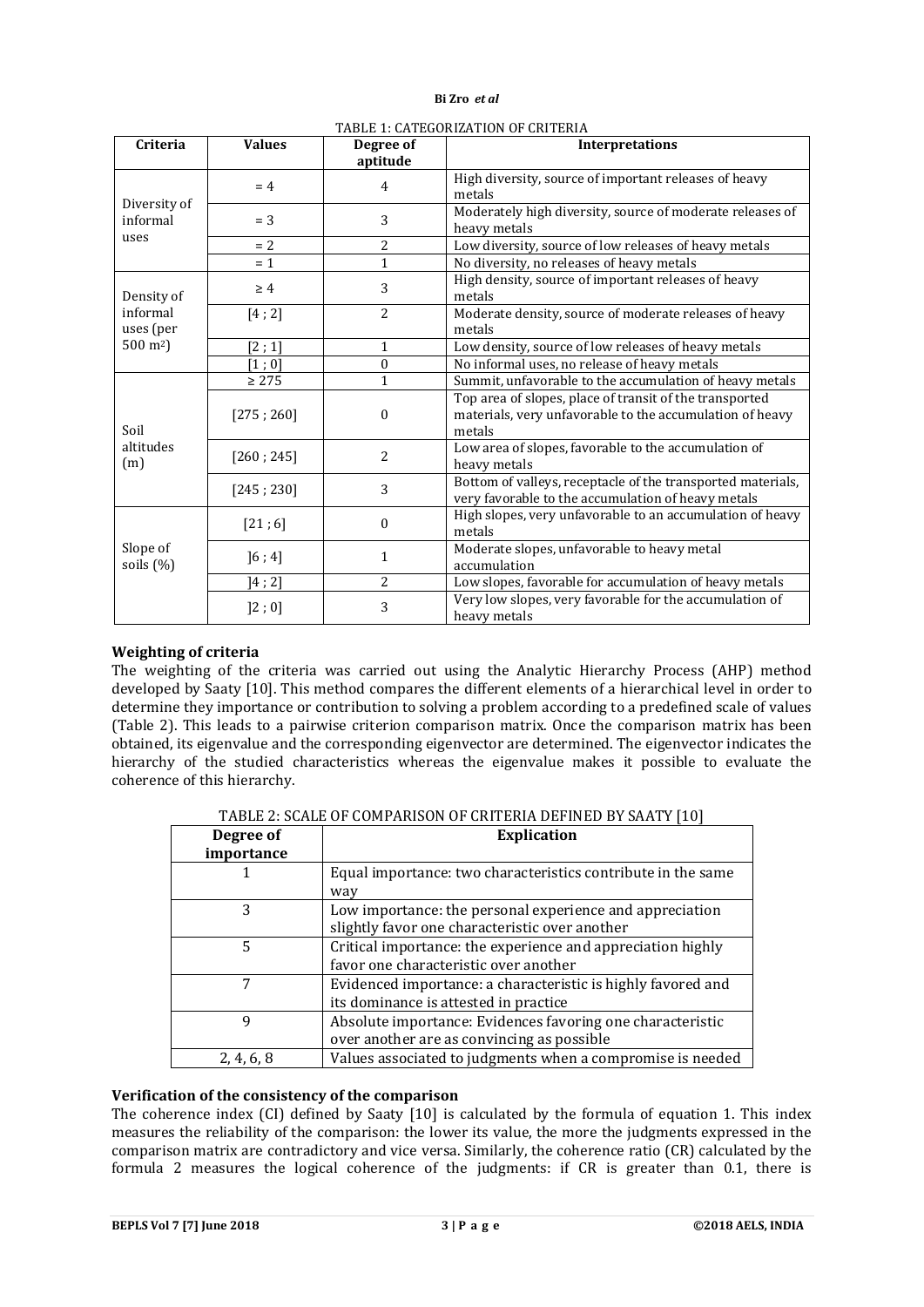inconsistency in the matched comparisons and therefore the resulting matrix comparisons will have to be reevaluated [10]

$$
Cl = \frac{(\lambda \max - N)}{(N-1)}
$$
 (Eq. 1)

With N the number of elements compared and λmax, a value calculated on the basis of the average of the eigenvalues of the Saaty matrix (Table 3).

$$
CR = \frac{Cl}{Rl} \qquad (Eq. 2)
$$

Where RI is the random index set according to the number of criteria. Here, this number being equal to 4, IA has 0.9 as value.

| TABLE 3: VALUES OF THE RANDOM INDICES [10]    |  |  |  |  |  |      |      |                |      |      |       |      |      |    |            |
|-----------------------------------------------|--|--|--|--|--|------|------|----------------|------|------|-------|------|------|----|------------|
| $\overline{\phantom{a}}$<br>N<br>$\sim$<br>Д. |  |  |  |  |  |      |      |                |      |      |       |      |      |    |            |
| <b>RI</b>                                     |  |  |  |  |  | 1.24 | 1.JZ | 4 <sup>1</sup> | . 45 | 1.49 | ⊥.∪ ⊥ | 1.48 | 1.56 | ⊥⊷ | ςq<br>1.J. |

#### **2.2.5. Criteria aggregation**

The technique used to combine the different criteria to synthesize a composite decision over the entire study area is a multicriteria analysis also called aggregation of criteria [10]. This method multiplies, according to equation 3, each factor layer by its respective weighting coefficient and adds the results to produce an index for each pixel [11].

$$
V_i = \sum_{i=1}^{n} a_{ij} * w_j
$$
 (Eq. 3)

With:

- aij = ai / aj;

- ai and aj are the weights that evaluate the relative importance of the criteria;
- wj: the weight of each criterion;
- Vi: synthesis index.

# **Verification of predictions**

The prediction check consisted of determining the soil content of certain heavy metals. In addition, earthworms being the most sensitive animal species to heavy metals compared to other soil invertebrates [12], their abundance in soil was also determined according the potential degree of soil pollution.

In practice, five soil profiles, wide and long, one meter each, were opened for each soil class in six sites regularly used for market gardening. The maximum depth of these profiles was 1.2 m. In each of them, a soil sample was collected in the topsoil, between 0 and 40 cm deep, for the determination of soil pH and heavy metal contents (cadmium, copper, lead and zinc) using respectively electrometric and atomic absorption spectrometric methods [13, 14]. The soil variables thus determined were subjected to an analysis of variance using the non-parametric Kruskal-Wallis test at the 5% significance level. To do this, the Statistica 7.0 software (Statsoft, Tulsa, USA) was used. The earthworms were extracted from each soil profile by direct manual sorting of the soil stratum studied (0-40 cm). The collected specimens were stored in boxes containing 4% of diluted formaldehyde and transported to the Lamto Ecological Station for they identification using [15] and [16] keys.

#### **RESULTS**

# **Layers of soil pollution factors**

# **Layers of altitudes and slopes of soils**

Figure 2.A shows the digital elevation model (DEM) as well as the slope layer of the study area. On the DEM, we can see that the highest soils ( $\geq$ 275 m), which do not favor the accumulation of heavy metals, occupy the South-West-North axis of the study area. From this axis, the altitudes of the soils decrease progressively, on the one hand, towards the east, and on the other hand, towards the west, reaching 230 to 245 m, which constitute the class of the soils of the valleys very favorable to the accumulation of heavy metals.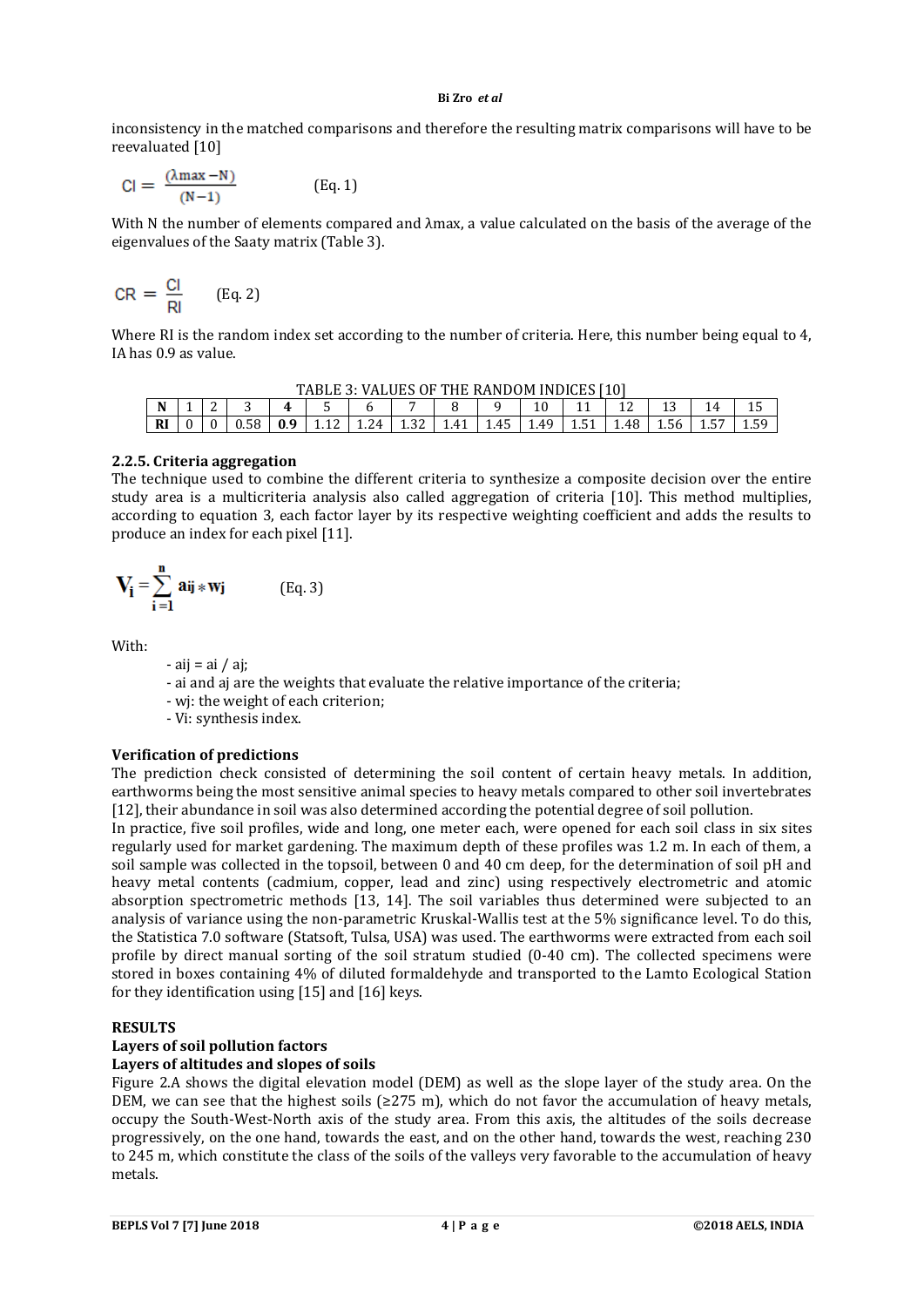For soil slopes, the values obtained vary from 0 to 27% (Figure 2.B): the lowest slopes (0 to 2%) potentially very favorable to the accumulation of heavy metal fluxes characterize the zones generally located on the periphery of the study area. Areas with slightly higher slopes (2-4%) are potentially favorable for the accumulation of heavy metals in soils; these zones occupy mainly the median axis of the zone. Between the zones occupied by these first two classes, there are, from the periphery within the study area, the slopes that are potentially unfavorable (4 to 6%) and very unfavorable (6 to 27%) to the accumulation of heavy metals in soils.



FIGURE 2: DIGITAL TERRAIN MODEL (A) AND SLOPES (B) LAYERS OF THE STUDY AREA.

# **Layers of types and densities of informal land uses**

The types of informal land uses identified in the surrounding areas (0 to 200 m) of the lowlands are diverse. These are mainly livestock pastures, wild garbage dumps, wastewater discharges and various mechanical activities (automobile mechanics, ironwork, etc.). In total, these uses were observed in 260 sites including 76 wastewater discharges, 43 livestock pastures, 77 landfills and 64 mechanical activities. On the map of Figure 3.A which represents the layer of these uses, it appears that three to four types of identified uses were observed in the north-west sector (Lobia) and especially in downtown (Commerce and Labia ). In the northeast (Tazibouo), south (Issia Corridor), west (Huberson) and a few areas of downtown (Labia), there were two types of uses. Elsewhere, very often garbage dumps have been observed. The land use density layer (Figure 3.B) shows that the districts of Commerce, Lobia and Labia districts where a wide variety of informal land uses have been observed are also the most densely populated areas with these uses: three points of uses were observed there every 500 m2. However, in the south of the city (Issia Corridor), the densities of the two or three types of uses identified are low. Indeed, one use was observed on average every 500 m2.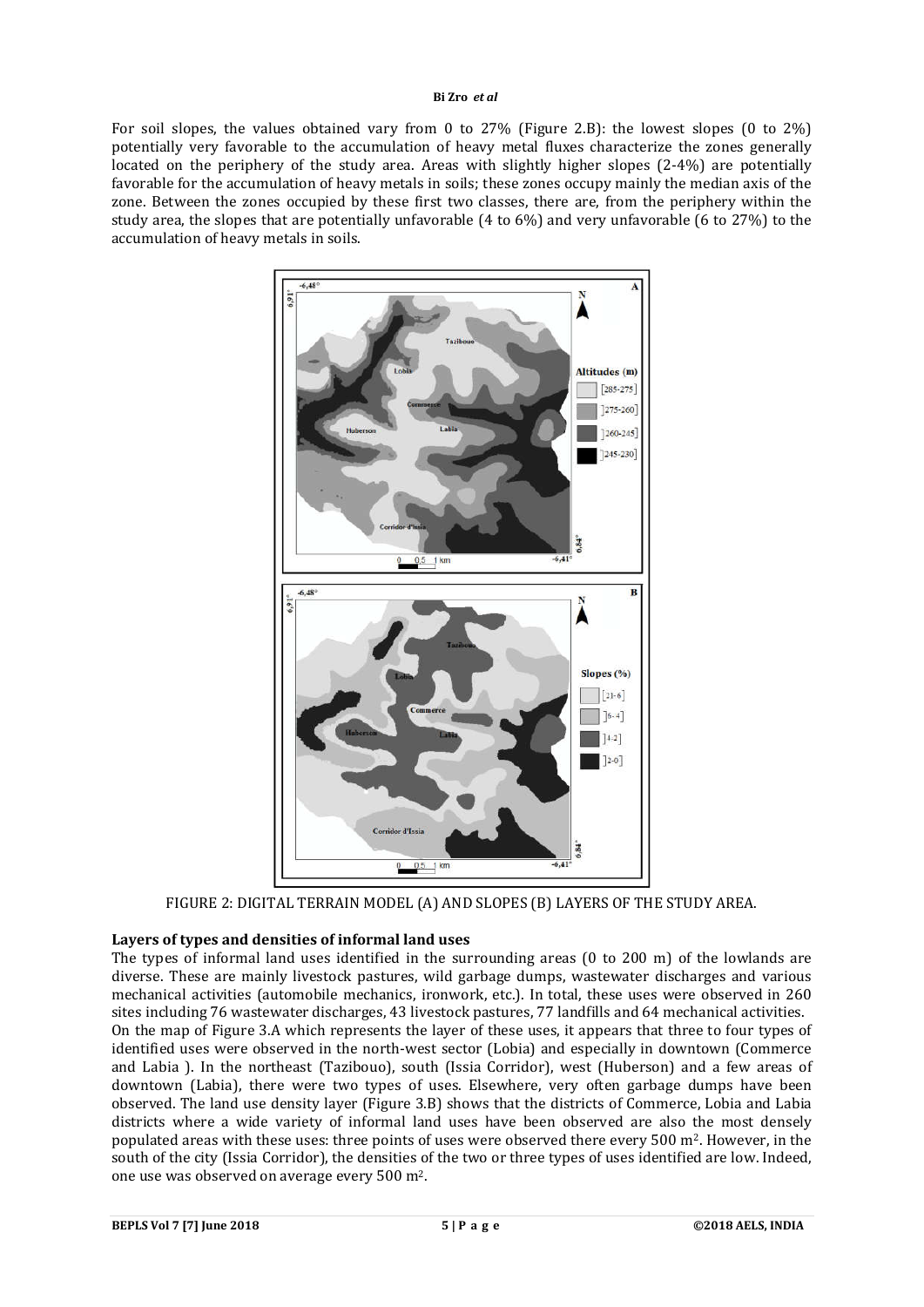

FIGURE 3: LAYERS OF TYPES (A) AND DENSITIES (B) OF INFORMAL LAND USES IN AREAS SURROUNDING THE LOWLANDS.

# **Potential levels of soil pollution by heavy metals**

Table 2 summarizes the judgment of the soil assessment criteria. It should be noted that the consistency ratio (CR) resulting from pair wise comparisons is 0.04. Since this value is less than 0.10, the basic judgment made is consistent. The aggregation of the different maps of the criteria according to the defined weights made it possible to classify the study area on a scale of 1 to 4, so that the highest pixels correspond to the zones most potentially polluted by heavy metals, and conversely (Figure 4). In summary, it appears that the soils used for market gardening at Commerce, Labia and Lobia are potentially very highly and highly polluted while those used at Corridor Issia and Huberson are potentially slightly and very slightly polluted.

| <b>Criteria</b>          | Density of | Diversity of  | Slope of the | Altitude of   | Weight |  |
|--------------------------|------------|---------------|--------------|---------------|--------|--|
|                          | informal   | informal uses | ground       | the ground    |        |  |
|                          | uses       |               |              |               |        |  |
| Density of informal uses |            | 1/2           | 1/4          | 1/9           | 0,06   |  |
| Diversity of informal    | 2          |               | 1/3          | 1/7           | 0,10   |  |
| uses                     |            |               |              |               |        |  |
| Slopes of the ground     | 4          |               |              | 175           | 0,20   |  |
| Altitudes of the ground  |            |               |              |               | 0,64   |  |
| $\frac{5}{2}$ max = 4.10 |            | $IC = 0.033$  |              | $RC = 0.04\%$ |        |  |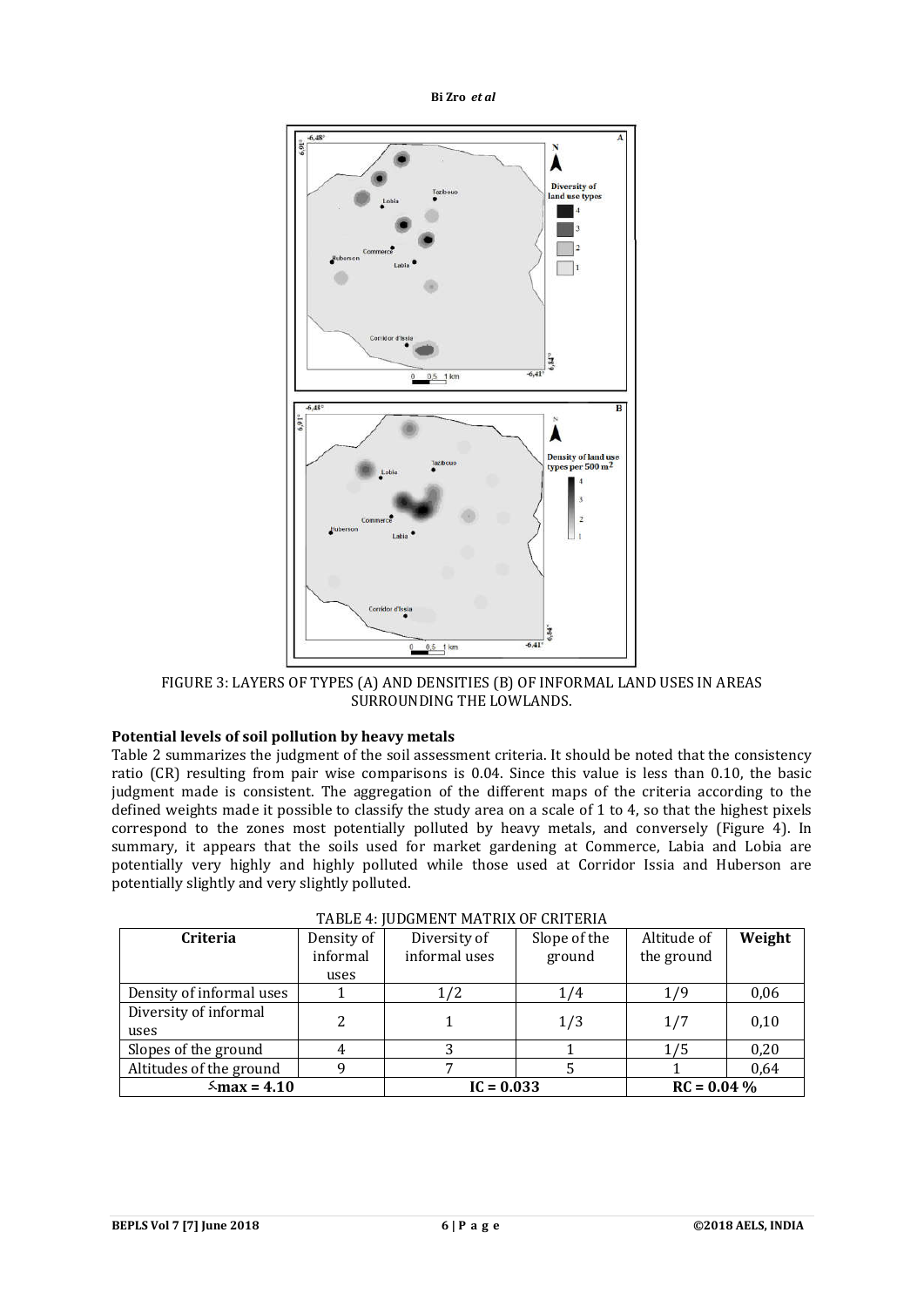

FIGURE 4: MAP OF POTENTIAL LEVELS OF SOIL POLLUTION BY HEAVY METALS.

# **Properties of soils according to their potential pollution levels by heavy metals**

The chemical properties of the soils resulting from the laboratory analyzes are summarized in Table 5. It is noted that the pH values distinguish, on the one hand, highly acidic soils represented by potentially highly and very slightly polluted soils and on the other hand, acid soils represented by potentially moderately high and slightly polluted soils  $(P < 0.05)$ . In addition, the heavy metal content of potentially highly and moderately polluted soils was found to be significantly higher than that of poorly and very slightly polluted soils (P < 0.05).

#### TABLE 5: DIVERSITY PARAMETERS OF SOIL CHEMICAL PROPERTIES ACCORDING TO THEIR POTENTIAL LEVELS OF POLLUTION BY HEAVY METALS

| <b>Variables</b>    |                   | Level of pollution predicted          |                 |                  | Kruskall-Wallis P |
|---------------------|-------------------|---------------------------------------|-----------------|------------------|-------------------|
|                     | High              | Weakly high<br><b>Moderately high</b> |                 | Very weakly high |                   |
| pΗ                  | $4.9 \pm 0.0$     | $6.2 \pm 0.1$                         | $6.1 \pm 0.1$   | $5.3 \pm 0.1$    | 0.023             |
| Cadmium $(mg.kg-1)$ | $2.35 \pm 0.02$   | $2.44 \pm 0.04$                       | $0.18 \pm 0.01$ | $0.11 \pm 0.01$  | 0.015             |
| $Zinc(mg.kg-1)$     | $310.13\pm 6.8$   | $41.11 \pm 2.9$                       | $27.23 \pm 2.5$ | $27.11 \pm 2.2$  | 0.015             |
| $Plomb$ (mg.kg-1)   | $39.16 \pm 1.7$   | $10.14 \pm 0.5$                       | $9.16 \pm 0.75$ | $2.11 \pm 0.55$  | 0.016             |
| Cuivre $(mg.kg-1)$  | $136.11 \pm 8.23$ | $20.12 \pm 2.3$                       | $12.44 \pm 1.8$ | $13.23 \pm 1.5$  | 0.014             |

As shown in Table 6, the earthworm population in the study area is rich in eleven species, seven of which have been observed in potentially very low and slightly polluted soils and four or five species in potentially very or moderately polluted soils. This difference between soils did not appear significant (P> 0.05).

TABLE 6: PRESENCE OF EARTHWORM SPECIES IN THE DIFFERENT SOIL CLASSES

|              | <b>Worm species</b>               |           | Levels of soil pollution |                |                     |  |  |  |  |  |
|--------------|-----------------------------------|-----------|--------------------------|----------------|---------------------|--|--|--|--|--|
|              |                                   | Very high | Moderately<br>high       | Weakly<br>high | Very weakly<br>high |  |  |  |  |  |
|              | Millsonia sp.                     | $+$       | $\ddot{}$                | +              | $\ddot{}$           |  |  |  |  |  |
|              | Dichogaster baeri                 |           |                          | $\ddot{}$      |                     |  |  |  |  |  |
|              | Dichogaster leroyi                |           |                          |                | $\ddot{}$           |  |  |  |  |  |
|              | Dichogaster saliens               |           | $+$                      |                |                     |  |  |  |  |  |
|              | Dichogaster papillosa             |           |                          |                |                     |  |  |  |  |  |
|              | Dichogaster sp.1                  |           | $^+$                     | $\ddot{}$      | $\pm$               |  |  |  |  |  |
|              | Dichogaster sp.2                  |           | $\ddot{}$                |                | $\ddot{}$           |  |  |  |  |  |
|              | Agastrodrilus<br>multivesiculatus | $\ddot{}$ |                          | $\ddot{}$      |                     |  |  |  |  |  |
|              | Hyperiodrilus africanus           |           |                          | +              | $\ddot{}$           |  |  |  |  |  |
|              | Eudrilus eugeniae                 | $\pm$     | $\pm$                    | +              | $\ddot{}$           |  |  |  |  |  |
|              | Stuhlmannia zielae                | $\ddot{}$ |                          | +              | $\pm$               |  |  |  |  |  |
| <b>Total</b> | 11                                | 4         | 5                        | 7              | 7                   |  |  |  |  |  |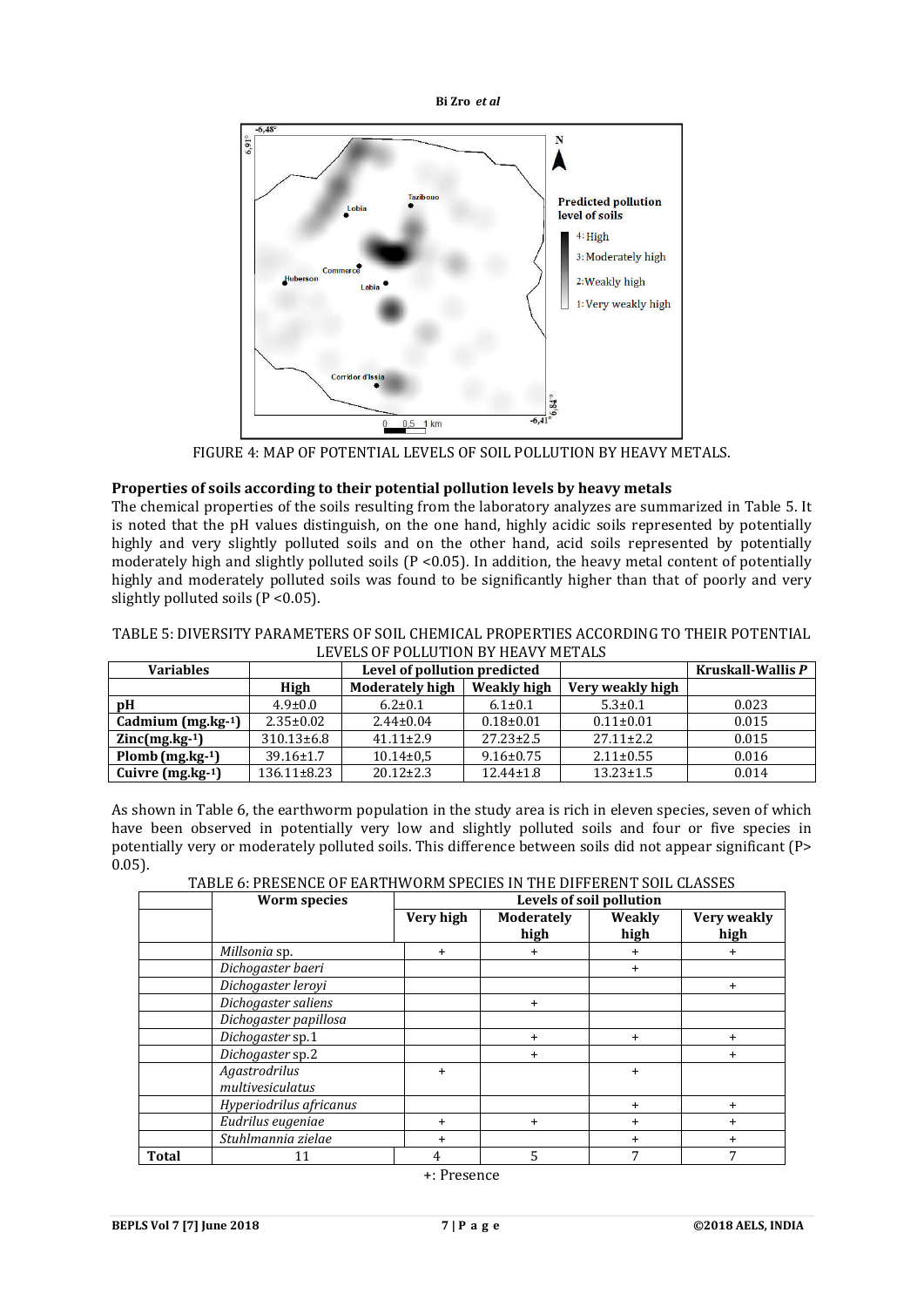# **DISCUSSIONS**

Multicriteria analysis provides decision makers with tools to solve complex problems when multiple criteria must be considered in a choice of options [17]. In this study, we were particularly interested in the Analytical Hierarchy Process (AHP) [10] to highlight the degree of pollution by heavy metals of soils used regularly in market gardening in Daloa.

The result shows that the most potentially polluted soils are generally located in the low-lying areas of populated areas. This is because these sites are waste sites that contain pollutants measured in soils. This result also shows a correlation between the degree of soil pollution and the topography. If we refer to the defined base weights resulting from the comparison of the matched evaluation criteria, we observe that the hierarchy established in the importance of the criteria has been well reflected in the aggregation result of these criteria. Indeed, thanks to the calculation of the weights, the importance of the topography in the process of accumulation of heavy metals in soils was estimated at 84%, of which 64% for the altitude and 20% for the slope. The weight of the other criteria, namely the diversity and density of informal uses, which determine the sources of production of heavy metals, are in the order of 10% and 6%. Indeed, the approach taken on the basis of the decomposition of a complex system into a hierarchical structure where each level is composed of specific indicators has the advantage of highlighting the indicators that have the greatest impact in the final decision [17]. However, one of his main difficulties remains the choice of factor class boundaries. This choice is generally based, on the one hand, on the judgment of the operator and, on the other hand, on the values of the criteria [18]. The class limits established in this study derive essentially from these two fundamental principles. Thus, if the density and types of land use considered as soil pollutants change significantly near the studied soils, these limits should be reprocessed. In addition, the production of the DEM used has required a lot of digitization work, so that the method applied can be very difficult to reproduce in morphologically heterogeneous or spatially very large areas.

When verifying predictions, there was a significant reduction in the density and biomass of earthworms, depending on the degree of soil pollution predicted. Previous work [19] has shown that increasing the soil content of heavy metals above a certain threshold reduces the density of worms and negatively influences their weight growth and sexual development. This result is a good illustration of the observation made in this study where the population and density of earthworms observed in potentially polluted soils were generally lower than those of potentially unpolluted or less polluted soils. The predictive model developed is therefore reliable. This reliability is all the more true as the zinc, copper and lead contents (respectively:  $310.13\pm8$ ,  $136.11\pm8.23$  and  $2,35\pm0.02$  mg.kg<sup>-1</sup>) revealed in the potentially polluted soils are actually toxic. In fact, the critical thresholds of these heavy metals are between 100 and 250 mg.kg<sup>-1</sup> for zinc, 60 and 125 mg.kg<sup>-1</sup> for copper and 0.7 and 2 mg.kg<sup>-1</sup> for lead [20, 21].

In sum, this study will have shown that although the geochemical and anthropogenic origins of heavy metals in agriculture are very often mentioned [22], the fact remains that for valley soils, the processes of transfer of these elements to the soils are paramount.

#### **CONCLUSION AND PERSPECTIVES**

This research aimed to formalize an approach for the construction of a model for assessing heavy metal accumulation in lowland soils used for market gardening in Daloa. To do this, it was necessary to judiciously choose criteria for evaluating these soils. The use of the Analytical Hierarchy Process (AHP) method to calculate the weight to be assigned to each criterion yielded reliable results for the scale of the study area. Indeed, following field verifications, a very good agreement appeared between the reality of the terrain described by the chemical and biological properties of the studied soils and the expected pollution levels. Thus, this approach can be applied to the evaluation of other environmental problems existing in the study area. But before, in the face of soil contamination observed, it is urgent that tools for diagnosis and monitoring of these soils be designed for their long-term protection.

#### **ACKNOWLEGEMENT**

Authors thank gardening actors of Daloa for their collaboration during this study.

#### **CONFLICT OF INTEREST**

Authors have declared that no competing interests exist.

#### **REFERENCES**

1. Bricas, N. & Seck, P.A. (2004). L'alimentation des villes du Sud : les raisons de craindre et d'espérer. *Cahiers Agricultures* ; 13 (1) : 10-14.